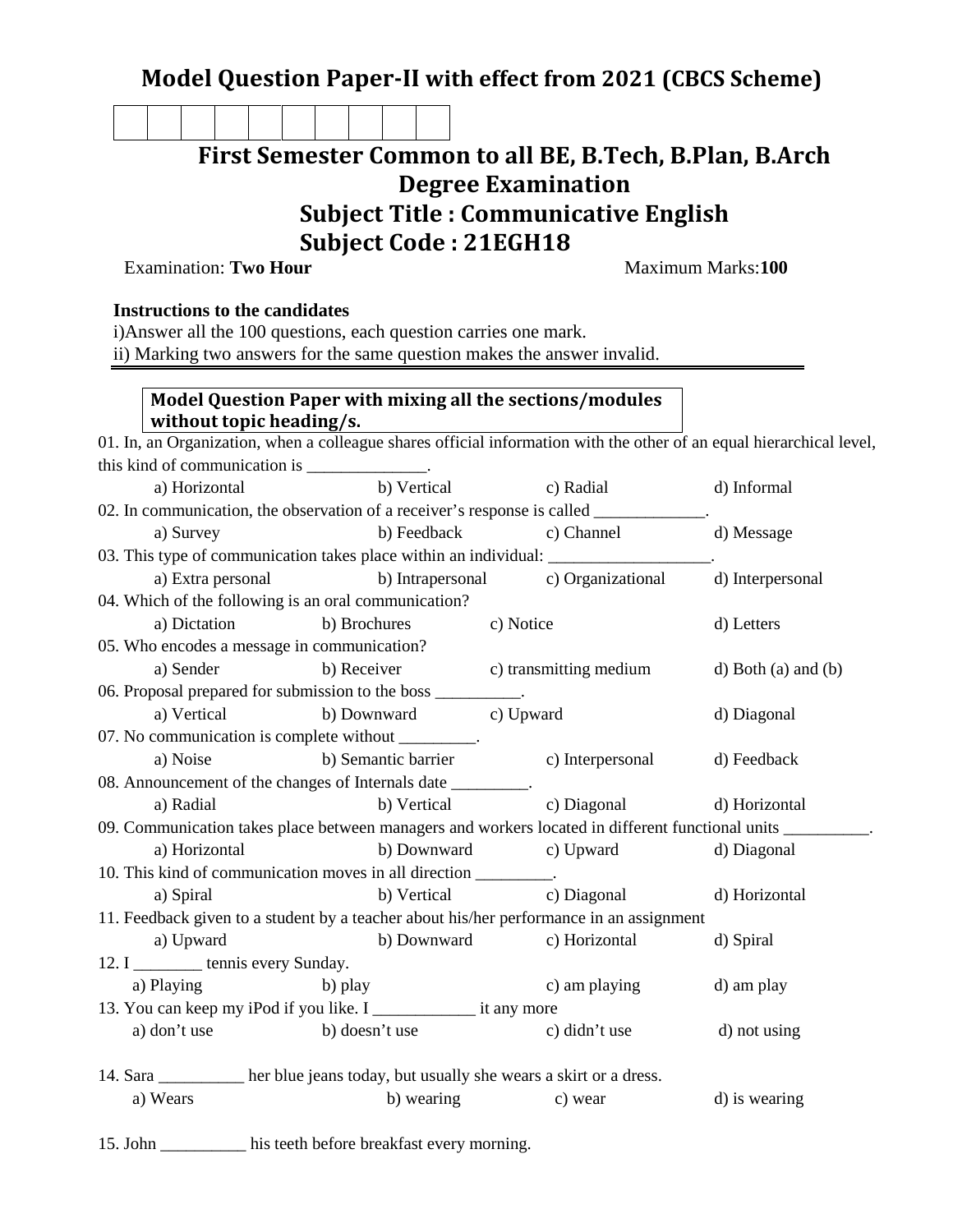| a) will cleaned                                                                                                 | b) is cleaning                                              | c) cleans                          | d) clean           |                    |
|-----------------------------------------------------------------------------------------------------------------|-------------------------------------------------------------|------------------------------------|--------------------|--------------------|
| 16. Which of these is a communication skill?                                                                    |                                                             |                                    |                    |                    |
| a) Swimming                                                                                                     |                                                             | b) Running c) Sleeping             | d) Asking question |                    |
| 17. I complimented him ________ his brilliant success in the examination.                                       |                                                             |                                    |                    |                    |
| a) Over                                                                                                         | b) for                                                      | $c)$ to                            | d) on              |                    |
| 18. "Our blessings come from <b>above</b> ". The underlined word is                                             |                                                             |                                    |                    |                    |
| a) Noun                                                                                                         | b) pronoun                                                  | c) verb                            | d) adverb          |                    |
| 19. Which of the following Nouns is generally used as plural forms?                                             |                                                             |                                    |                    |                    |
| a) Economics b) Furniture's                                                                                     |                                                             | c) Public                          | d) News            |                    |
| 20. "None but the brave deserve the best". The underlined word is                                               |                                                             |                                    |                    |                    |
| a) Preposition                                                                                                  | b) Noun                                                     | c) Conjunction                     | d) verb            |                    |
| 21. You and Ahmed have wasted _____________ time.                                                               |                                                             |                                    |                    |                    |
| a) they                                                                                                         |                                                             | b) your c) yours                   | d) him             |                    |
| 22. The abstract noun of the verb "Go" is                                                                       |                                                             |                                    |                    |                    |
| a) Goit                                                                                                         | b) Glutton                                                  | c) gone                            | d) go              |                    |
| 23. As I approached ______ him, he turned and walked away                                                       |                                                             |                                    |                    |                    |
| $b)$ by<br>a) To                                                                                                |                                                             |                                    |                    |                    |
|                                                                                                                 |                                                             | c) beside d) no preposition needed |                    |                    |
| 24. The horse and carriage ___________ ready.                                                                   |                                                             |                                    |                    |                    |
| a) Is                                                                                                           | b) are                                                      | c) were                            | d) have            |                    |
| 25. He is wise ______________ he is young.                                                                      |                                                             |                                    |                    |                    |
| a) Though                                                                                                       | b) where                                                    | c) before                          | d) because         |                    |
| 26. Our teacher has read __________ book of this library.                                                       |                                                             |                                    |                    |                    |
| a) Small                                                                                                        | b) little                                                   | c) every                           | d) very            |                    |
| 27. Those flowers are very <b>beautiful</b> . The underlined word is                                            |                                                             |                                    |                    |                    |
| a) Adjective                                                                                                    | b) preposition                                              | c) Conjunction                     | d) verb            |                    |
| 28. India ________ the cricket match by 26 runs                                                                 |                                                             |                                    |                    |                    |
| a) one                                                                                                          | b) won                                                      | c) ones                            | d) owned           |                    |
| 29. Woman is looking ______ her diamond ring.                                                                   |                                                             |                                    |                    |                    |
| a) to                                                                                                           | b) at                                                       | $c)$ in                            | d) inside          |                    |
| 30. I'm ________. I'm late, my car broke down.                                                                  |                                                             |                                    |                    |                    |
| a) wrong                                                                                                        | b) bad                                                      | c) sorry                           | d) unhappy         |                    |
| 31. The antonym for the word POSTPONE: ____________.                                                            |                                                             |                                    |                    |                    |
| a) before                                                                                                       | b) prepone                                                  | c) advance                         | d) soon            |                    |
| 32. The silent letter in the word COM                                                                           |                                                             |                                    |                    |                    |
| a) D                                                                                                            | b) F                                                        | c) E                               | $d)$ B             |                    |
|                                                                                                                 |                                                             |                                    |                    |                    |
| a) P                                                                                                            | $b)$ CH                                                     | $c)$ GH                            | $d$ ) PH           |                    |
| 34. The synonym of the word Friend: __________.                                                                 |                                                             |                                    |                    |                    |
| a) dear                                                                                                         | b) close                                                    | c) foe                             | d) comrade         |                    |
| 35. The synonym of the word Decadence : __________.                                                             |                                                             |                                    |                    |                    |
| a) destroy                                                                                                      | b) declining                                                | c) sick                            | d) go weak         |                    |
| 36. Which of these is an intrapersonal communication barrier?                                                   |                                                             |                                    |                    |                    |
| a) Lack of knowledge                                                                                            | b) reading                                                  |                                    | c) listening       | d) writing         |
| 37. Which of the following is called as an Aspiration?                                                          |                                                             |                                    |                    |                    |
| a) actual song                                                                                                  | b) forceful release of air                                  |                                    | c) sound           | d) pronunciation   |
| 38. Which of the following skill has the largest share in communication time in school/colleges?                |                                                             |                                    |                    |                    |
| a) reading                                                                                                      | b) listening                                                | c) writing                         |                    | d) speaking        |
| 39. In general, the oral communication is the interchange of _____________ between the sender and the receiver. |                                                             |                                    |                    |                    |
|                                                                                                                 | a) cues and clues b) written messages c) signs and gestures |                                    |                    | d) verbal messages |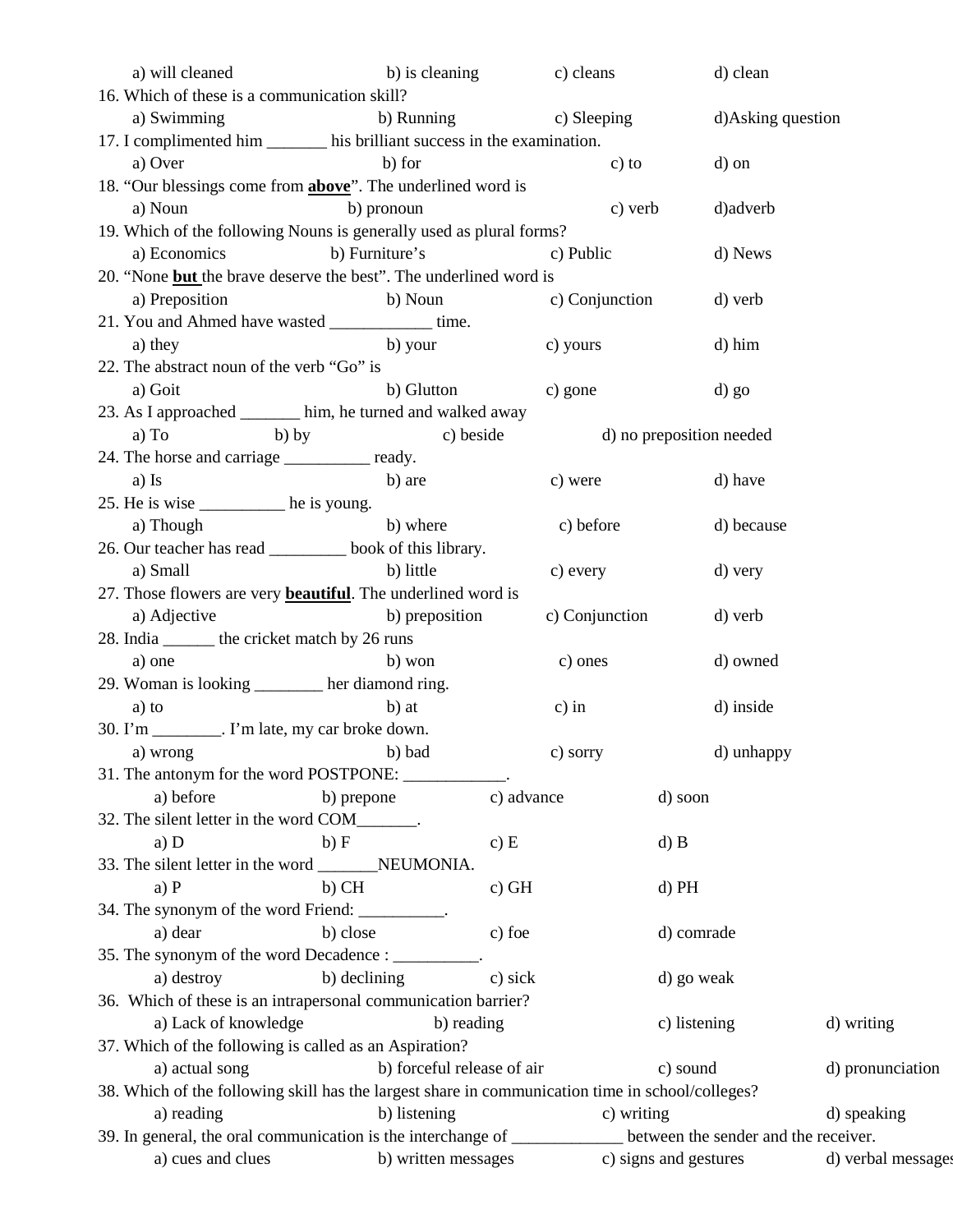| 40. Comparatively, oral communication is better than written communication in |                              |                          |                                       |                       |
|-------------------------------------------------------------------------------|------------------------------|--------------------------|---------------------------------------|-----------------------|
| a) conveying feelings                                                         | b) conveying facts           |                          | c) saving time                        | d) conveying opinions |
| 41. The total number of sounds in English language is _________               |                              |                          |                                       |                       |
| a) $12$                                                                       | b) 8                         | c) $20$                  | $d)$ 44                               |                       |
| 42. Question tag : I'm right, __________.                                     |                              |                          |                                       |                       |
| a) amn't $I$ ? b) amnot $I$ ?                                                 |                              | c) aren't $\Gamma$ ?     | $d)$ don't I?                         |                       |
| 43. Question tag : We shouldn't be late, _________.                           |                              |                          |                                       |                       |
| a) shouldn't we? b) will we?                                                  |                              | c) should we?            | d) won't we?                          |                       |
| 44. Which of the following is the suffix of 'Suit'?                           |                              |                          |                                       |                       |
| a) ary                                                                        | b) able                      | c) ness                  | d) un                                 |                       |
| 45. Which of the following is the prefix of 'Polite'?                         |                              |                          |                                       |                       |
| $a)$ im                                                                       | b) dis                       | $c)$ in                  | $d$ ) ill                             |                       |
| 46. "The stars are shining above the sky" the underline word is               |                              |                          |                                       |                       |
| a) noun                                                                       | b) pronoun                   | c) adjective             | d) adverb                             |                       |
| 47. The meaning of the noun 'Advices' is                                      |                              |                          |                                       |                       |
| a) counsel                                                                    | b) opinion                   | c) information           | d) advise                             |                       |
| 48. The plural form of the compound noun 'son-in-law' is                      |                              |                          |                                       |                       |
| a) son-in-laws                                                                | b) sons-in-law               | c) sons-in-laws          | d) son-in-law                         |                       |
| 49. The police _____________ arrested the thief.                              |                              |                          |                                       |                       |
| a) has                                                                        | b) have                      | c) has been              | d) will                               |                       |
| 50. My brother likes comics' __________ much.                                 |                              |                          |                                       |                       |
| a) very                                                                       | $b)$ too                     | c) most                  | d) so                                 |                       |
| 51. My pencil is ___________ the books and the notes.                         |                              |                          |                                       |                       |
| a) between b) inside                                                          |                              | c) outside               | d) above                              |                       |
| 52. There are two students ____________ the class.                            |                              |                          |                                       |                       |
| a) next                                                                       | $b)$ in                      | $c)$ on                  | d) front                              |                       |
| 53. I am planning to meet all my friends ____________ these holidays.         |                              |                          |                                       |                       |
| a) on                                                                         | b) within                    | c) during                | d) over                               |                       |
| 54. I go to ________________ School every morning.                            |                              |                          |                                       |                       |
| a) no article                                                                 | b) a                         | c) the                   | d) an                                 |                       |
| 55. The antonym for the word INTEREST:                                        |                              |                          |                                       |                       |
| a) Uninterest b) disinterest                                                  |                              | c) non-interest          | d) curious                            |                       |
| 56. It is ____________ hot to drink.                                          |                              |                          |                                       |                       |
| a) much                                                                       | b) very                      | c) more                  | d) too                                |                       |
| 57. ___________ boys passed with distinction.                                 |                              |                          |                                       |                       |
| a) full                                                                       | b) a few                     | c) little                | d) a number                           |                       |
|                                                                               |                              |                          |                                       |                       |
| $a)$ is                                                                       | b) was                       | c) will be               | d) are                                |                       |
| 59. The teacher asked the boys whether they _____________ the problems.       |                              |                          |                                       |                       |
| a) solve                                                                      | b) have solved c) had solved |                          | d) solves                             |                       |
| 60. He is __________ not recovered from yesterday's shock.                    |                              |                          |                                       |                       |
| a) till                                                                       | b) until                     | c) still                 | d) but                                |                       |
| 61. According to phonetics method, the unit of a word is ______________.      |                              |                          |                                       |                       |
| a) sentence                                                                   | b) word                      | c) sound                 | d) Letters                            |                       |
|                                                                               |                              | $\overline{\phantom{a}}$ |                                       |                       |
| a) car                                                                        | b) seat                      | $c)$ fit                 | d) books                              |                       |
|                                                                               |                              |                          |                                       |                       |
| a) two syllable with one stress                                               |                              |                          | b) two syllable with stress on both   |                       |
| c) two syllable with stress on first                                          |                              |                          | d) two syllable with stress on second |                       |
|                                                                               |                              |                          |                                       |                       |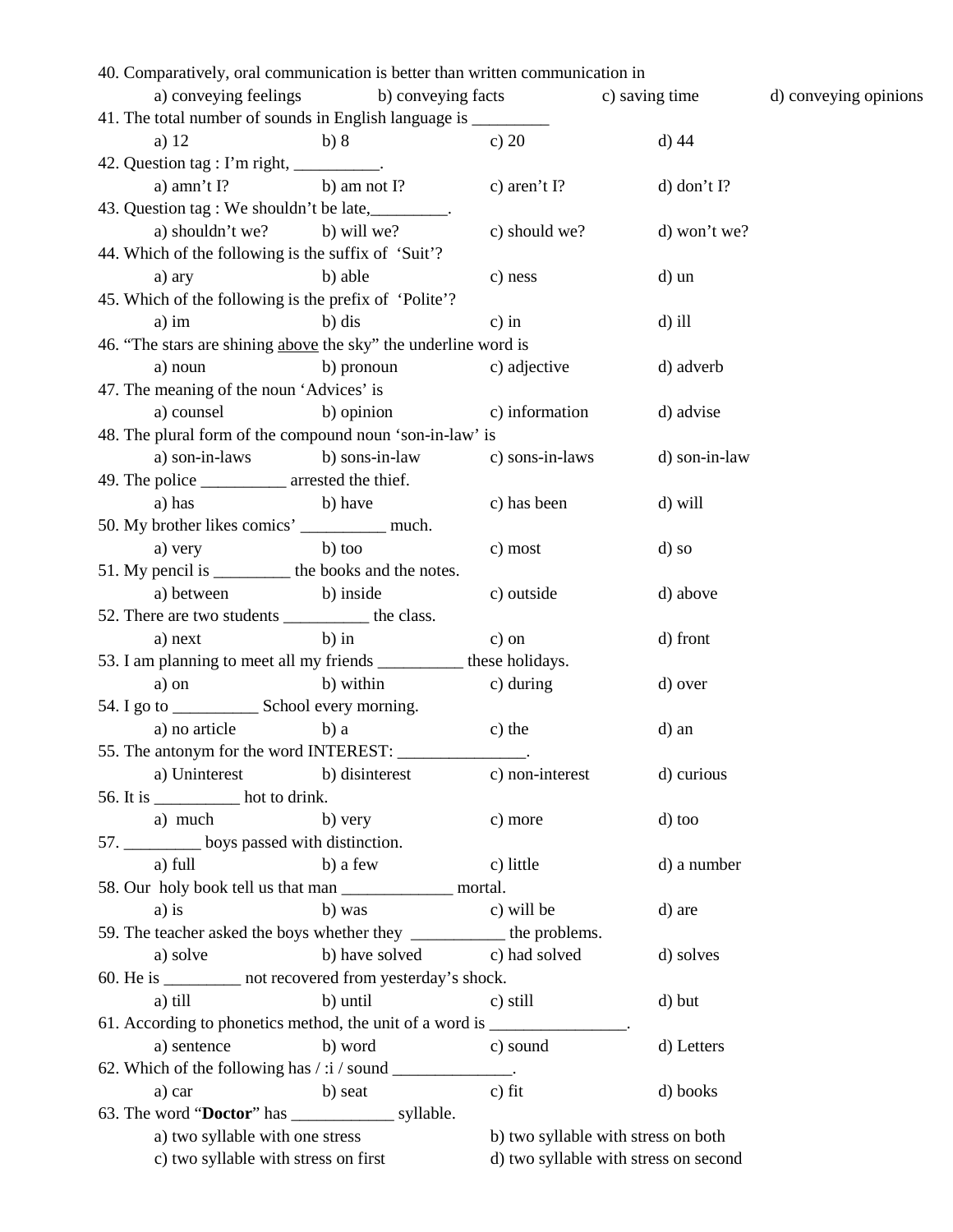| 64. I say London very well. (Find out the missing letter)                                      |                                       |                        |                                                                                                          |
|------------------------------------------------------------------------------------------------|---------------------------------------|------------------------|----------------------------------------------------------------------------------------------------------|
| a) now                                                                                         | b) know                               | c) knew                | d) known                                                                                                 |
| 65. People read ______ salms and sing hymns in church.                                         |                                       |                        |                                                                                                          |
| a) phsalms b) psalms                                                                           |                                       | c) sslams              | d) pisalms                                                                                               |
|                                                                                                |                                       |                        | 66. I completed my homework ________________ my mother prepared the dinner. (Find the right preposition) |
| a) for                                                                                         | b) while                              | $\frac{1}{2}$ c) as if | d) within                                                                                                |
| 67. The oranges are not in the basket. They are ______ the table. (Find the right preposition) |                                       |                        |                                                                                                          |
| $a)$ in                                                                                        | b) between c) on                      |                        | d) next                                                                                                  |
| 68. The synonym of the word Effluent: ____________.                                            |                                       |                        |                                                                                                          |
|                                                                                                | a) abundant b) waste                  | c) costly              | d) full                                                                                                  |
| 69. The synonym of the word Massive: __________.                                               |                                       |                        |                                                                                                          |
|                                                                                                | a) lump sum b) strong                 | c) little              | d) huge                                                                                                  |
| 70. The <b>antonym</b> of the word <b>Fresh</b> : ______________.                              |                                       |                        |                                                                                                          |
| a) stale                                                                                       | b) stole                              | c) steal               | d) steel                                                                                                 |
| 71. The <b>antonym</b> of the word <b>Hostile</b> : _________________.                         |                                       |                        |                                                                                                          |
|                                                                                                | a) innocent b) friendly c) lazy       |                        | d) crazy                                                                                                 |
| 72. Choose the appropriate <b>Homophone</b> for <b>Ad</b> : ___________.                       |                                       |                        |                                                                                                          |
| a) had                                                                                         | b) odd                                | c) and                 | d) add                                                                                                   |
| 73. Choose the appropriate <b>Homophone</b> for <b>Scene</b> : ____________.                   |                                       |                        |                                                                                                          |
| a) seen                                                                                        | b) rain                               | c) see                 | d) saw                                                                                                   |
| 74. They have reached the place __________ time.                                               |                                       |                        |                                                                                                          |
| a) on                                                                                          | $b)$ in                               | $c)$ at                | d) over                                                                                                  |
| 75. The ___________ of an earthquake is the movement of tectonic plates.                       |                                       |                        |                                                                                                          |
| a) reason                                                                                      | b) cause                              | c) habit               | d) wind                                                                                                  |
| 76. One who knows many languages is called __________.                                         |                                       |                        |                                                                                                          |
| a) linguist                                                                                    | b) emigrant c) omnipotent             |                        | d) fatalist                                                                                              |
| 77. A person walking and not using vehicle is called ___________.                              |                                       |                        |                                                                                                          |
|                                                                                                | a) pedestrian b) patriot c) pessimist |                        | d) usurer                                                                                                |
| 78. Choose the <b>prefix</b> for ______________ <b>driven</b> .                                |                                       |                        |                                                                                                          |
| a) wise                                                                                        | b) self                               | $c)$ un                | d) re                                                                                                    |
|                                                                                                |                                       |                        |                                                                                                          |
| a) wise                                                                                        | b) vice                               | c) nice                | d) un                                                                                                    |
| 80. Choose the suffix for affection_______.                                                    |                                       |                        |                                                                                                          |
| a) ade                                                                                         | b) es                                 | c) eat                 | d) ate                                                                                                   |
| 81. Choose the suffix for Astro ________.                                                      |                                       |                        |                                                                                                          |
| a) logo                                                                                        | b) logist                             | c) loger               | d) ist                                                                                                   |
| 82. Identify the word with one syllable.                                                       |                                       |                        |                                                                                                          |
| a) fulfil                                                                                      | b) awsome                             | c) space               | d) phonetics                                                                                             |
| 83. My aunt ______________ on the ice and broke her leg.                                       |                                       |                        |                                                                                                          |
| a) fall                                                                                        | b) felt                               | c) fell                | d) felled                                                                                                |
| 84. ___________ woman was seen pushing the car along the street.                               |                                       |                        |                                                                                                          |
| a) an                                                                                          | $b$ ) a                               | c) that                | d) these                                                                                                 |
| 85. I've never ____________ to the USA.                                                        |                                       |                        |                                                                                                          |
| a) gone                                                                                        | b) been                               | c) being               | d) going                                                                                                 |
| 86. The doctor took blood from my ___________.                                                 | b) vain                               |                        |                                                                                                          |
| a) vein                                                                                        |                                       | c) vaien               | d) vyine                                                                                                 |
| a) court                                                                                       | b) catch                              | c) caught              | d) collect                                                                                               |
|                                                                                                |                                       |                        |                                                                                                          |